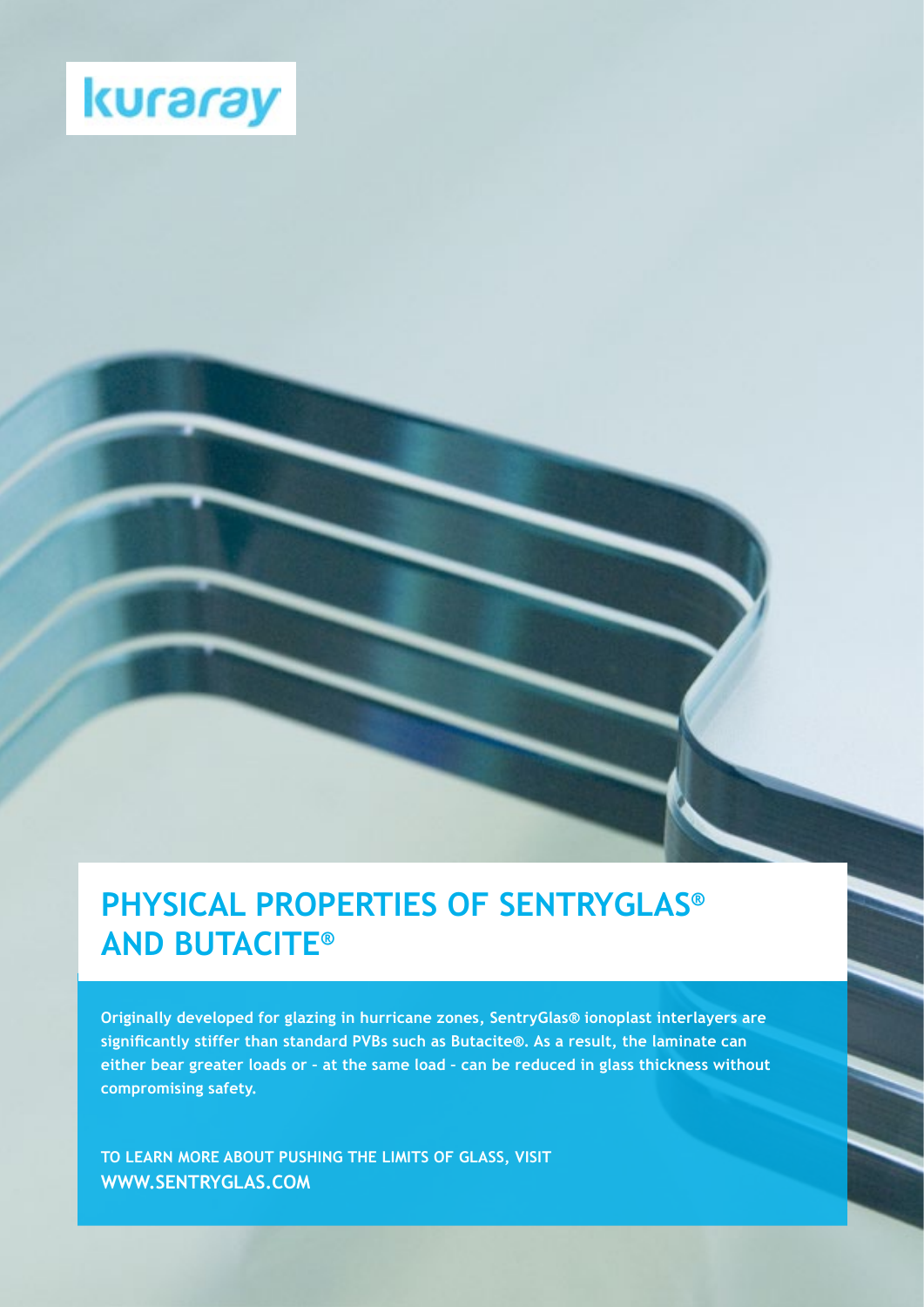# **PHYSICAL PROPERTIES OF SENTRYGLAS® AND BUTACITE®**

Originally developed for glazing in hurricane zones, SentryGlas® ionoplast interlayers are significantly stiffer than standard PVBs such as Butacite®. As a result, the laminate can

either bear greater loads or – at the same load – can be reduced in glass thickness without compromising safety.

### **STIFFNESS AND ELASTIC PROPERTIES**



If two sheets of glass, lying on top of one another, are placed under load, they will start to bend (distort) independently. Displacement occurs between the two inner surfaces, which are in direct contact with each other. This is because one of the two surfaces is being stretched while the other is being compressed. If both sheets are laminated with an adhesive polymer interlayer, this must be able to internally compensate for the distortional differences (i.e. absorb shear forces).

### **HOW ARE STIFFNESS AND ELASTICITY MEASURED?**

Most laminated safety glass interlayers are viscoelastic. Viscoelasticity is the property of materials that exhibit both viscous and elastic characteristics when undergoing deformation. Viscous materials resist shear flow and strain linearly with time when a stress is applied. Elastic materials strain when stretched and quickly return to their original state once the stress is removed. Viscoelastic materials therefore have elements of both of these properties and as such exhibit timedependent strain.

Important materials design values for the calculation of stresses and deformations are represented by the elastic constants, i.e. the modulus of elasticity (Young's Modulus) and Poisson's ratio. The modulus of elasticity, which by definition can be used as a direct comparison parameter for material stiffness, shows a dependence on the material and temperature.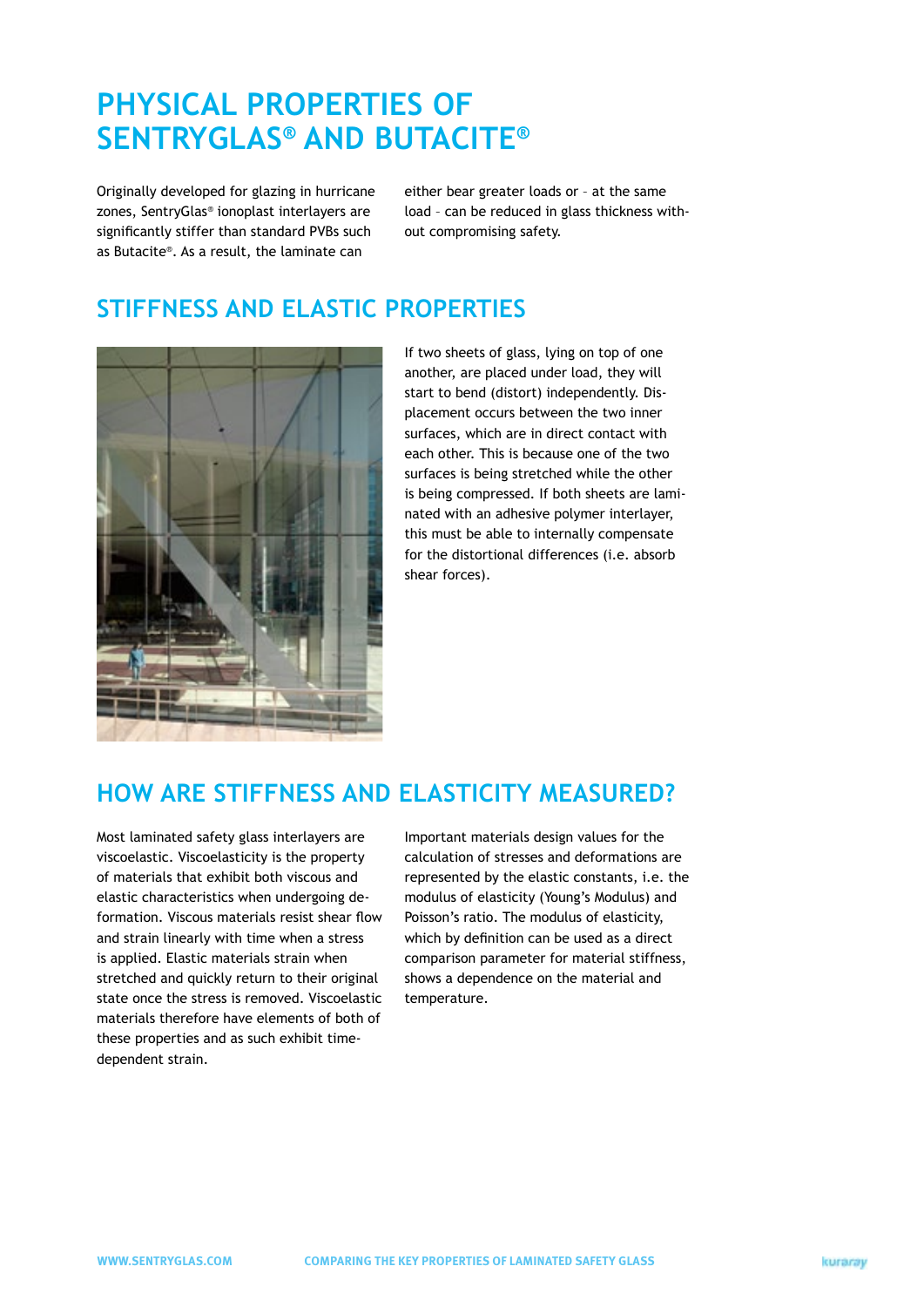Shear modulus or modulus of rigidity is defined as the ratio of shear stress to the shear strain. Shear modulus' derived SI unit is the pascal (Pa), although it is normally expressed in Megapascals (MPa), or in thousands of pounds per square inch (ksi).

The shear modulus is always positive. Young's Modulus describes the material's response to linear strain. The shear modulus describes the material's response to shearing strains.

Stiffness (Young's Modulus and shear modulus) and Poisson ratio vary as a function of temperature and load duration (creep).

For designers of architectural glazing, it is therefore important to assess the likelihood of achieving full design load at the design temperature and load duration. How can structural designers ensure that the specified laminated safety glass interlayer is capable of meeting the design specification and building codes? The appropriate elastic property values need to be selected for the design case and assigned to an effective elastic interlayer. Kuraray can provide technical support and guidance here.

## **COMPARISON OF SHORT-TERM STIFFNESS AND STRENGTH OF BUTACITE® AND SENTRYGLAS® INTERLAYERS**

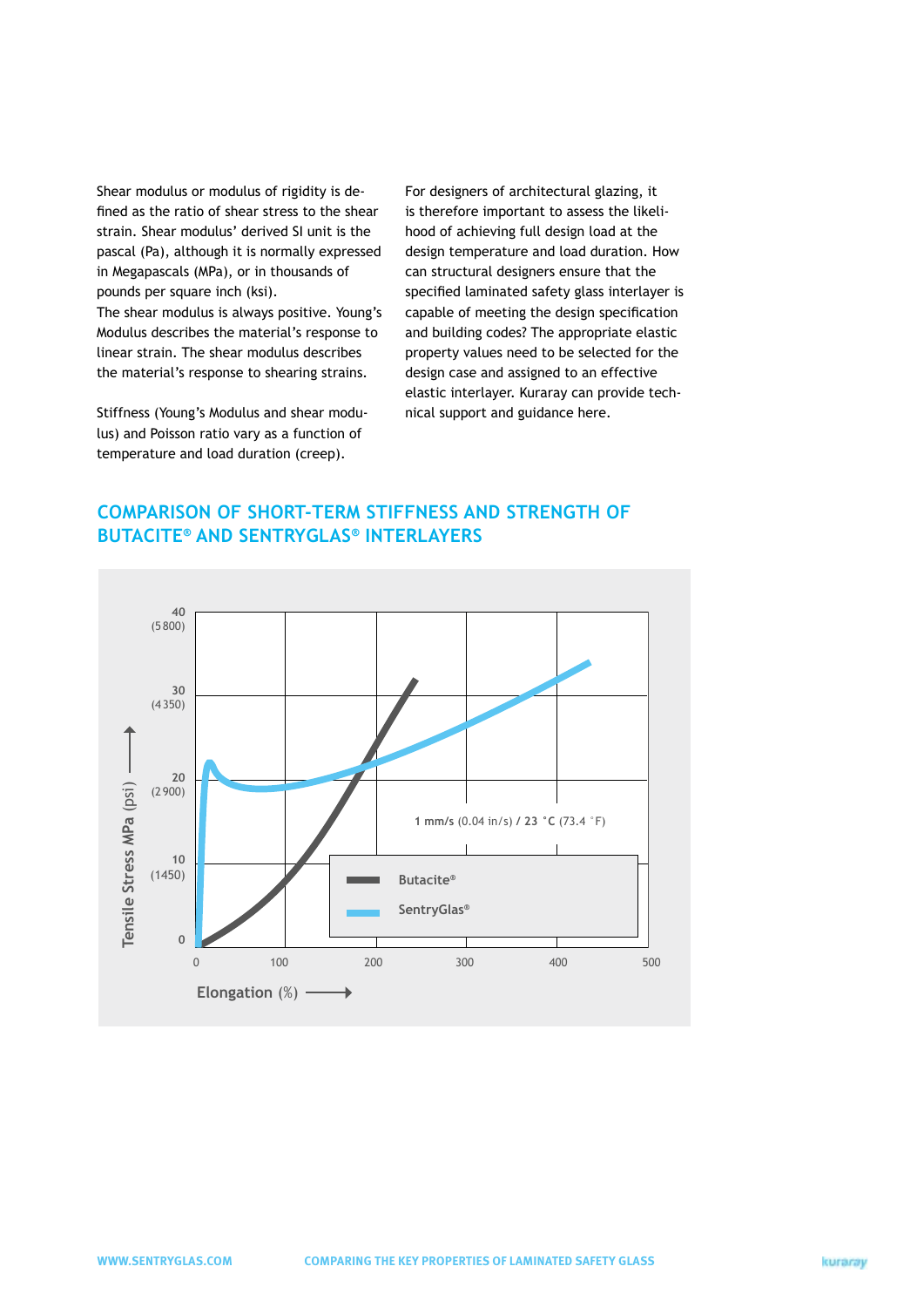### **COMPARISON TESTS: SENTRYGLAS® VS BUTACITE® PVB INTERLAYERS**

When exposed to sudden, short temporary loads, PVB interlayers such as Butacite® are able to internally compensate for the distortional differences (i.e. absorb shear forces) due to the glass sheets. Therefore, laminated safety glass produced with PVB interlayer provides excellent protection against, for example, the effects of vandalism, hurricanes or explosions. However, standard PVB is a soft polymer that starts to creep under

long-term loads. As a result, two glass sheets laminated together using PVB – and exposed to a long-term flexural load – behave in exactly the same way as two sheets that have not been joined together. Therefore, static calculations to date only consider the properties of the glass components and not of the overall laminate coupling effect of laminated safety glass.

### **EFFECT UNDER BENDING LOAD**



Laminated safety glass with SentryGlas® interlayers react quite differently to PVB interlayers. In tensile tests, the strength of SentryGlas® is considerably higher than PVB.

In addition, the stiffness of SentryGlas® is up to 100 times greater than PVB.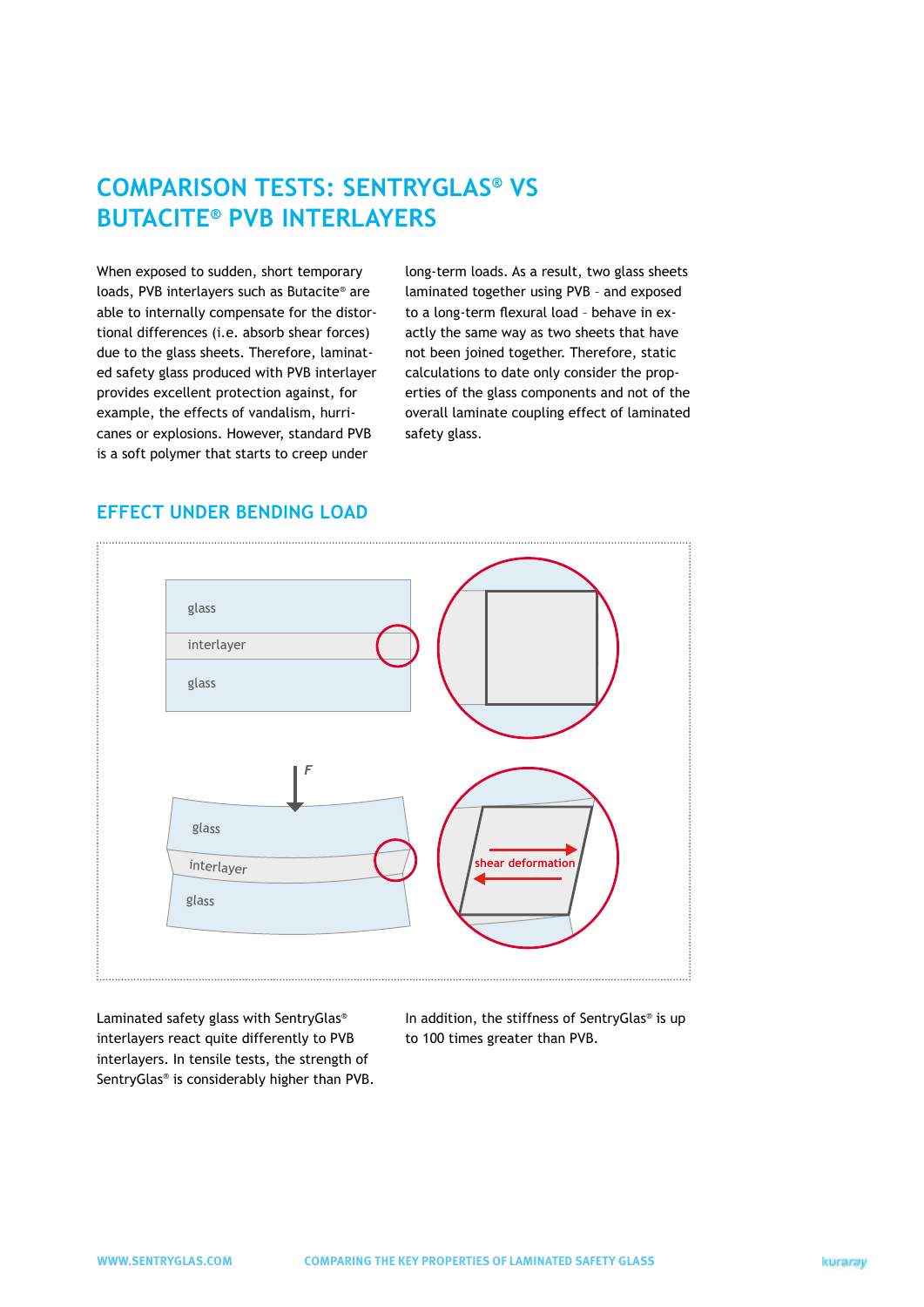

### **STIFFNESS (SHEAR MODULUS) OF BUTACITE® PVB AND SENTRYGLAS® INTERLAYERS AT ROOM AND ELEVATED TEMPERATURES**

When designing static-loaded laminated glass panels, structural engineers must consider the changes in the mechanical properties and behavior of the interlayer, in particular, the constraints when using PVB rather than SentryGlas® ionoplast interlayer.

In order to evaluate the elastic properties of laminated safety glass interlayers over a range of specific test temperatures and load duration (time), Kuraray Interlayer Solutions has conducted a series of tests

on SentryGlas® (SG5000) interlayers, using dynamic mechanical analysis and creep tests (according to ASTM D 4065). In these tests, the interlayer was subjected to a specific load at different temperatures from 10 °C (50 °F) up to 80 °C (176 °F) for a duration of time ranging from 1 second up to 10 years. As well as internal tests by Kuraray Interlayer Solutions, external independent tests have also been conducted, including comparison tests of SentryGlas®, PVB and monolithic/ tempered glass.

The stiffness behavior of SentryGlas® at increased temperatures also shows improvements compared to PVB.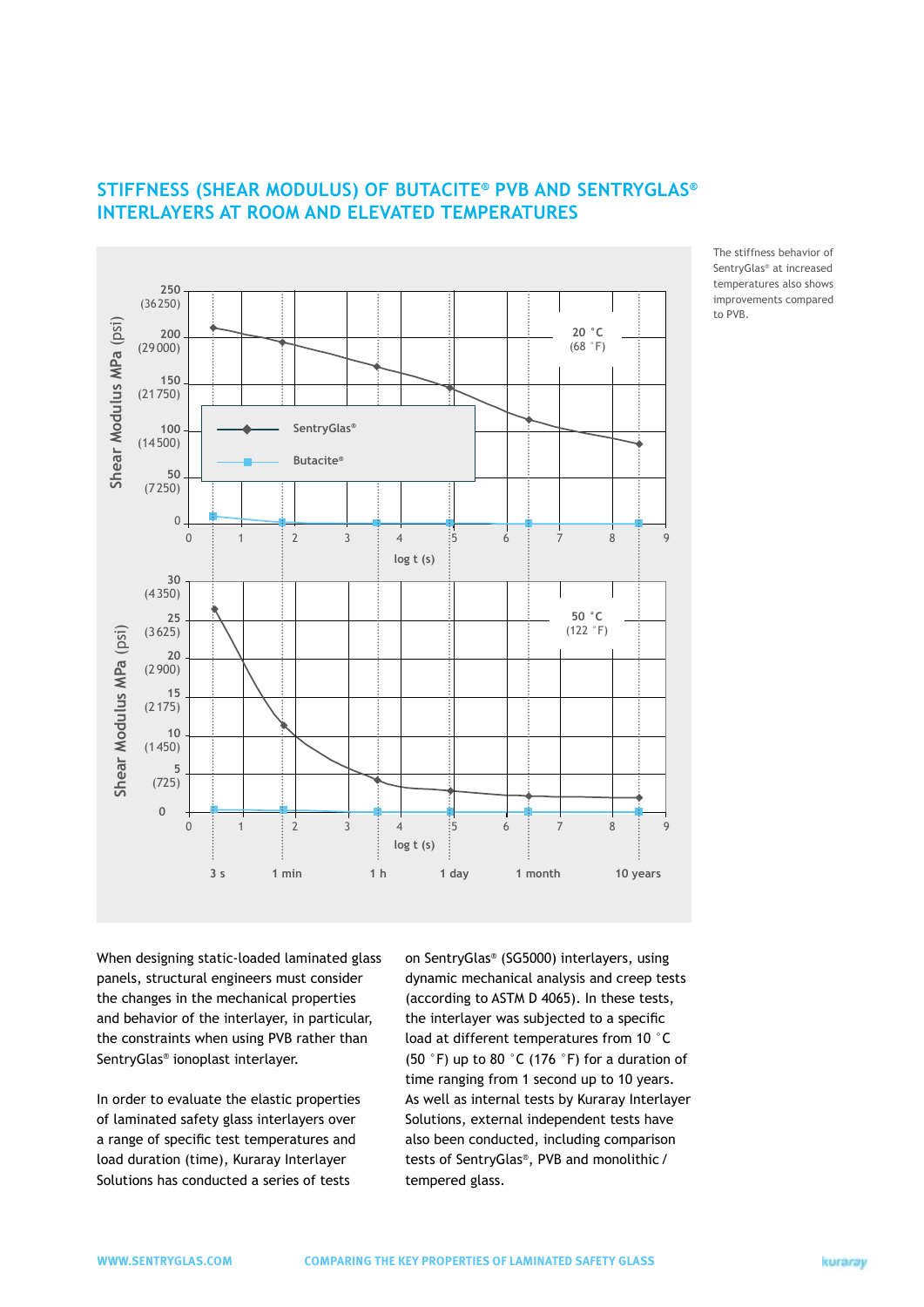#### **RESULTS**

The results of all two sets of tests consistently showed that the rate of deflection of laminated safety glass with SentryGlas® was less than half of that with the PVB interlayer, and that this rate of deflection is similar

to – or even less than – that recorded with the monolithic sheet. Mechanical tension accumulated in the glass was correspondingly lower.

### **CONCLUSIONS**

The test results above (and subsequent tests) show that the stiffness of SentryGlas® interlayer is so high that there is an almost perfect transfer of load between the glass sheets. This applies to a wide temperature

range and also under long-term conditions. This means it is possible to produce high load-bearing laminates from SentryGlas® with exceptional performance/weight ratio.

## **SIGNIFICANT BENEFITS**

Compared to PVB laminates, laminates with SentryGlas® provide significant opportunities for designers in the following areas:

- Reduction of glass thickness (often in the region of one to two standard glass thicknesses).
- Installation of larger glass panels at determined loads.
- Or, a reduction in the number of fixing points for frameless glazing.
- Significant increase in post-glass breakage performance.

**For users, this enables both a reduction in costs and a reduction in the overall weight of the glazing.**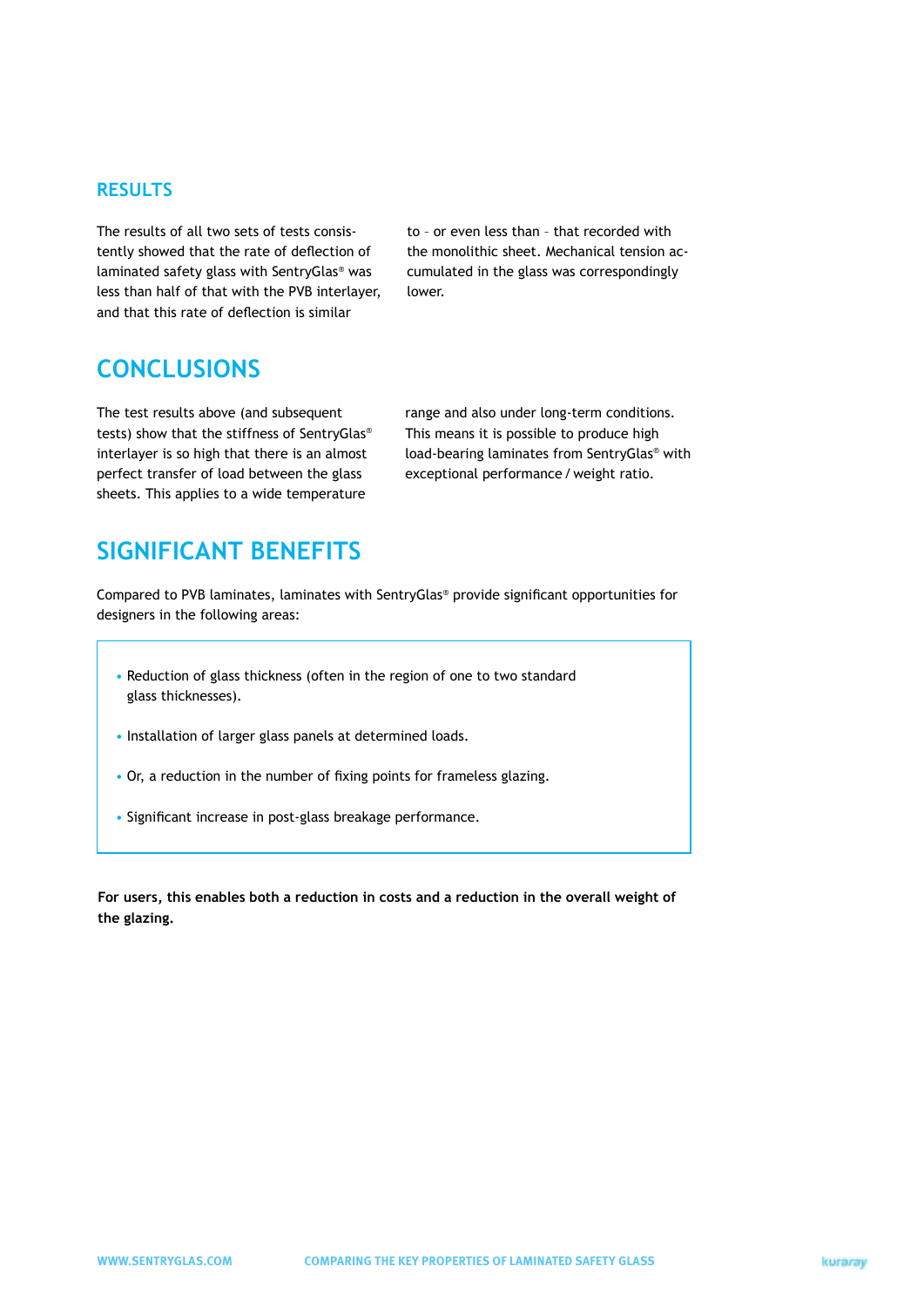## **APPENDIX**

### **ELASTIC PROPERTIES OF SENTRYGLAS® SG5000 FOR STRUCTURAL CALCULATIONS**

Data has been evaluated according to ASTM.

| <b>Young's Modulus E</b><br>MPa (psi) |                            | <b>Load Duration</b>  |                 |                 |                 |                 |                 |                 |  |
|---------------------------------------|----------------------------|-----------------------|-----------------|-----------------|-----------------|-----------------|-----------------|-----------------|--|
|                                       |                            | 1 <sub>s</sub>        | 3 <sub>s</sub>  | 1 min           | 1 h             | 1 day           | 1 mo            | 10 yrs          |  |
| Temperature                           | 10 °C<br>(50 °F)           | 692.<br>$(1.00 E+05)$ | 681.<br>(98745) | 651.<br>(94395) | 597.<br>(86565) | 553.<br>(80185) | 499.<br>(72355) | 448.<br>(64960) |  |
|                                       | 20 °C<br>(68 °F)           | 628.<br>(91060)       | 612.<br>(88740) | 567.<br>(82215) | 493.<br>(71485) | 428.<br>(62060) | 330.<br>(47850) | 256.<br>(37120) |  |
|                                       | 24 °C<br>(75 °F)           | 581.<br>(84245)       | 561.<br>(81345) | 505.<br>(73225) | 416.<br>(60320) | 327.<br>(47415) | 217.<br>(31465) | 129.<br>(18705) |  |
|                                       | 30 °C<br>(86 °F)           | 442.<br>(64090)       | 413.<br>(59885) | 324.<br>(46980) | 178.<br>(25810) | 148.<br>(21460) | 34.7<br>(5032)  | 15.9<br>(2306)  |  |
|                                       | 40 °C<br>$(104 \degree F)$ | 228.<br>(33060)       | 187.<br>(27115) | 91.6<br>(13282) | 27.8<br>(4031)  | 13.6<br>(1972)  | 9.86<br>(1430)  | 8.84<br>(1282)  |  |
|                                       | 50 °C<br>$(122 \degree F)$ | 108.<br>(15660)       | 78.8<br>(11426) | 33.8<br>(84901) | 12.6<br>(1827)  | 8.45<br>(1225)  | 6.54<br>(948.3) | 6.00<br>(870)   |  |
|                                       | 60 °C<br>$(140 \degree F)$ | 35.3<br>(5119)        | 24.5<br>(3553)  | 10.9<br>(1581)  | 5.10<br>(739.5) | 3.87<br>(561.2) | 3.24<br>(469.8) | 2.91<br>(422)   |  |
|                                       | 70 °C<br>(158 °F)          | 11.3<br>(1639)        | 8.78<br>(1273)  | 5.64<br>(817.8) | 2.52<br>(365.4) | 1.77<br>(256.7) | 1.44<br>(208.8) | 1.35<br>(195.8) |  |
|                                       | 80 °C<br>(176 °F)          | 4.65<br>(674.3)       | 3.96<br>(574.2) | 2.49<br>(361.1) | 0.96<br>(139.2) | 0.75<br>(108.8) | 0.63<br>(91.4)  | 0.54<br>(78.3)  |  |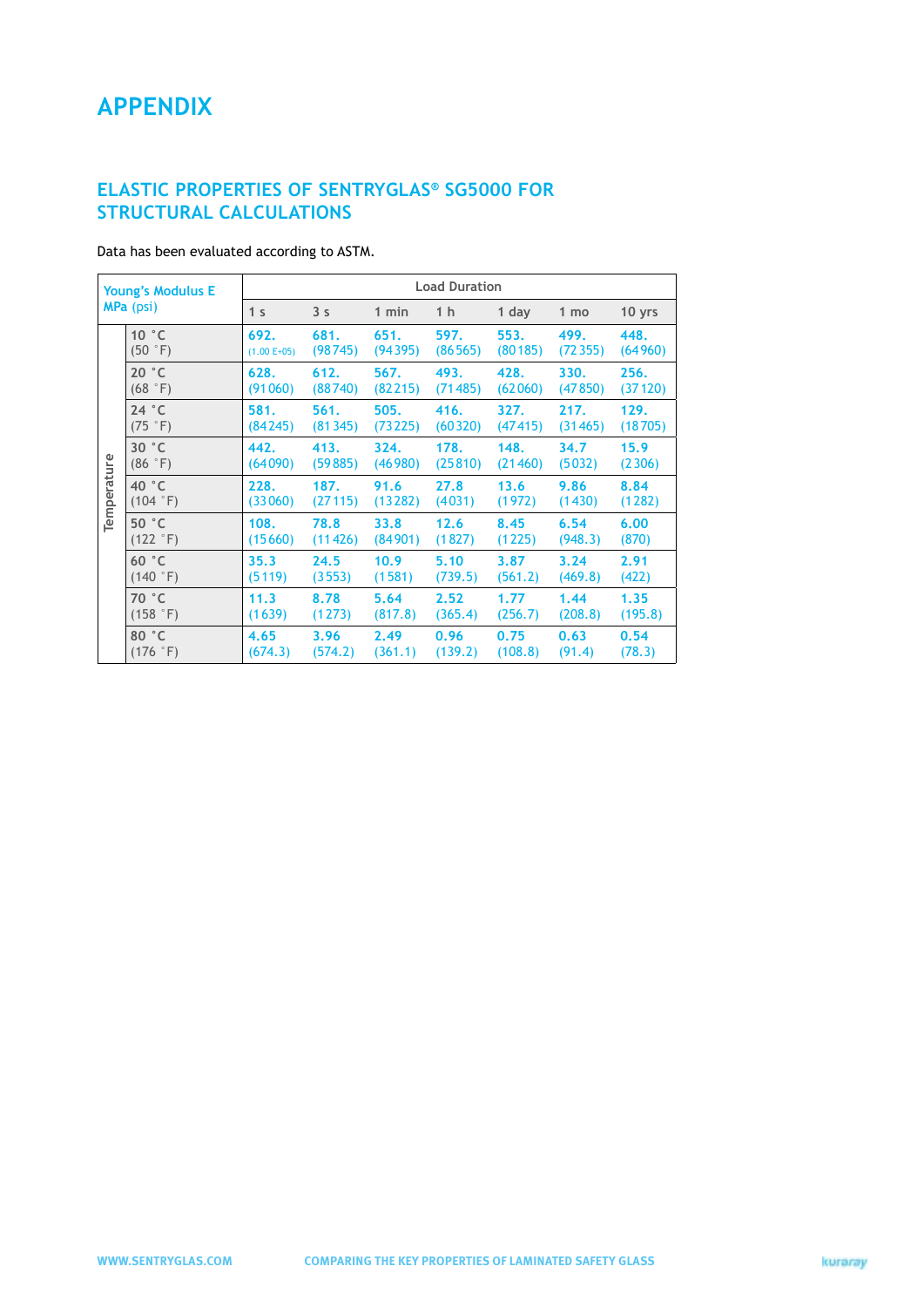| <b>Shear Modulus G</b><br>MPa (psi) |                                    | <b>Load Duration</b> |                 |                 |                 |                 |                 |                 |  |
|-------------------------------------|------------------------------------|----------------------|-----------------|-----------------|-----------------|-----------------|-----------------|-----------------|--|
|                                     |                                    | 1 <sub>s</sub>       | 3 <sub>s</sub>  | 1 min           | 1 h             | 1 day           | 1 mo            | 10 yrs          |  |
| Temperature                         | 10 °C<br>(50 °F)                   | 240.<br>(34800)      | 236.<br>(34220) | 225.<br>(32625) | 206.<br>(29870) | 190.<br>(27550) | 171.<br>(24795) | 153.<br>(22185) |  |
|                                     | 20 °C<br>(68°F)                    | 217.<br>(31465)      | 211.<br>(30595) | 195.<br>(28275) | 169.<br>(24505) | 146.<br>(21170) | 112.<br>(16240) | 86.6<br>(12557) |  |
|                                     | 24 °C<br>$(75 \degree F)$          | 200.<br>(29000)      | 193.<br>(27985) | 173.<br>(25085) | 142.<br>(20590) | 111.<br>(16095) | 73.2<br>(10614) | 43.3<br>(6279)  |  |
|                                     | 30 °C<br>(86 °F)                   | 151.<br>(21895)      | 141.<br>(20445) | 110.<br>(15950) | 59.9<br>(8686)  | 49.7<br>(7207)  | 11.6<br>(1682)  | 5.31<br>(770)   |  |
|                                     | 40 °C<br>$(104 \degree F)$         | 77.0<br>(11165)      | 63.0<br>(9135)  | 30.7<br>(4452)  | 9.28<br>(1346)  | 4.54<br>(658.3) | 3.29<br>(477.1) | 2.95<br>(427.8) |  |
|                                     | 50 °C<br>$(122 \degree F)$         | 36.2<br>(5249)       | 26.4<br>(3828)  | 11.3<br>(1639)  | 4.20<br>(609)   | 2.82<br>(408.9) | 2.18<br>(316.1) | 2.00<br>(290)   |  |
|                                     | 60 °C<br>(140 °F)                  | 11.8<br>(1711)       | 8.18<br>(1186)  | 3.64<br>(527.6) | 1.70<br>(246.5) | 1.29<br>(187.1) | 1.08<br>(156.6) | 0.97<br>(140.7) |  |
|                                     | 70 °C<br>$(158 \text{ }^{\circ}F)$ | 3.77<br>(546.7)      | 2.93<br>(424.9) | 1.88<br>(272.6) | 0.84<br>(121.8) | 0.59<br>(85.6)  | 0.48<br>(69.6)  | 0.45<br>(69.6)  |  |
|                                     | 80 °C<br>(176 °F)                  | 1.55<br>(224.8)      | 1.32<br>(191.4) | 0.83<br>(120.4) | 0.32<br>(46.4)  | 0.25<br>(36.3)  | 0.21<br>(30.5)  | 0.18<br>(26.1)  |  |

| <b>Poisson Ratio, U</b> |                          | <b>Load Duration</b> |                |       |                |       |       |        |  |
|-------------------------|--------------------------|----------------------|----------------|-------|----------------|-------|-------|--------|--|
|                         |                          | 1 <sub>s</sub>       | 3 <sub>s</sub> | 1 min | 1 <sub>h</sub> | 1 day | 1 mo  | 10 yrs |  |
| Temperature             | 10 °C (50 $\degree$ F)   | 0.442                | 0.443          | 0.446 | 0.450          | 0.454 | 0.458 | 0.463  |  |
|                         | 20 °C (68 $\degree$ F)   | 0.448                | 0.449          | 0.446 | 0.459          | 0.464 | 0.473 | 0.479  |  |
|                         | 24 °C (75.2 $\degree$ F) | 0.452                | 0.453          | 0.458 | 0.465          | 0.473 | 0.482 | 0.489  |  |
|                         | 30 °C (86 $\degree$ F)   | 0.463                | 0.466          | 0.473 | 0.485          | 0.488 | 0.497 | 0.499  |  |
|                         | 40 °C (104 °F)           | 0.481                | 0.484          | 0.492 | 0.498          | 0.499 | 0.499 | 0.499  |  |
|                         | 50 °C (122 $\degree$ F)  | 0.491                | 0.493          | 0.497 | 0.499          | 0.499 | 0.500 | 0.500  |  |
|                         | 60 °C (140 $\degree$ F)  | 0.497                | 0.498          | 0.499 | 0.500          | 0.500 | 0.500 | 0.500  |  |
|                         | 70 °C (158 $\degree$ F)  | 0.499                | 0.499          | 0.500 | 0.500          | 0.500 | 0.500 | 0.500  |  |
|                         | 80 °C (176 °F)           | 0.500                | 0.500          | 0.500 | 0.500          | 0.500 | 0.500 | 0.500  |  |